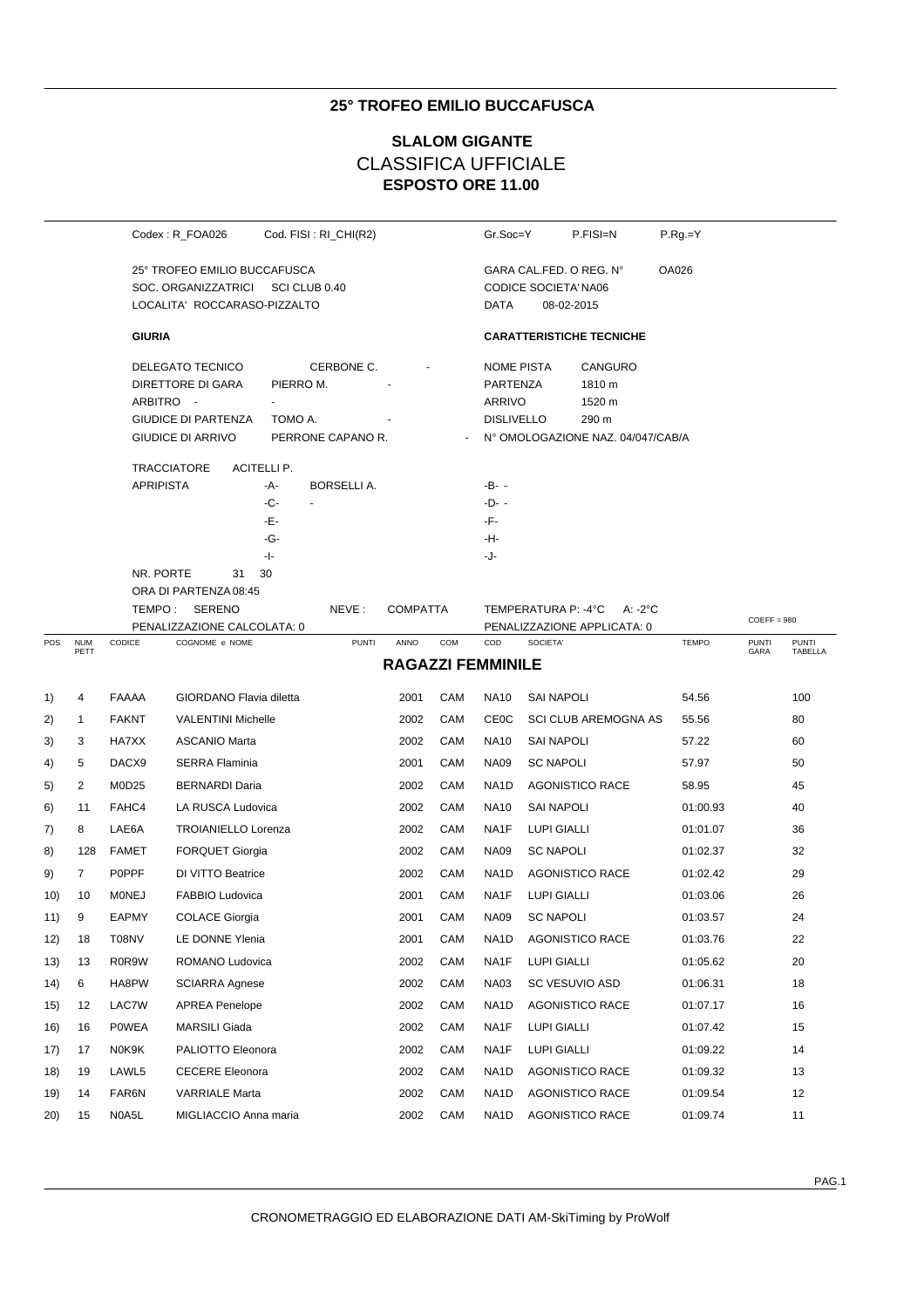### **CONCORRENTI NON PARTITI - TOT. 0**

### **CONCORRENTI NON ARRIVATI - TOT. 0**

**CONCORRENTI SQUALIFICATI - TOT. 0** 

|                                                                               |                    |                   |                                          |              |                         |            |                   | $COEFF = 980$               |              |                      |                         |
|-------------------------------------------------------------------------------|--------------------|-------------------|------------------------------------------|--------------|-------------------------|------------|-------------------|-----------------------------|--------------|----------------------|-------------------------|
| POS                                                                           | <b>NUM</b><br>PETT | CODICE            | COGNOME e NOME                           | <b>PUNTI</b> | ANNO                    | <b>COM</b> | COD               | SOCIETA'                    | <b>TEMPO</b> | <b>PUNTI</b><br>GARA | <b>PUNTI</b><br>TABELLA |
|                                                                               |                    |                   |                                          |              | <b>RAGAZZI MASCHILE</b> |            |                   |                             |              |                      |                         |
| 1)                                                                            | 22                 | <b>HA7TL</b>      | DI PAOLO Gianlorenzo                     |              | 2001                    | CAM        | NA10              | <b>SAI NAPOLI</b>           | 53.82        |                      | 100                     |
| 2)                                                                            | 26                 | <b>CAPYY</b>      | <b>BALLABIO Marco</b>                    |              | 2001                    | <b>CAM</b> | <b>NA06</b>       | SC 0,40                     | 55.65        |                      | 80                      |
| 3)                                                                            | 20                 | <b>EAPYR</b>      | PENNINO Stefano maria                    |              | 2002                    | CAM        | NA10              | <b>SAI NAPOLI</b>           | 55.66        |                      | 60                      |
| 4)                                                                            | 23                 | FA81F             | <b>COSTANZO Francesco</b>                |              | 2002                    | CAM        | <b>NA10</b>       | <b>SAI NAPOLI</b>           | 55.92        |                      | 50                      |
| 5)                                                                            | 25                 | <b>EACJV</b>      | ACQUAVIVA Andreavittorio                 |              | 2001                    | CAM        | NA10              | <b>SAI NAPOLI</b>           | 56.57        |                      | 45                      |
| 6)                                                                            | 28                 | <b>FAKNN</b>      | <b>RUCCI Leonardo</b>                    |              | 2001                    | CAM        | <b>NA03</b>       | <b>SC VESUVIO ASD</b>       | 56.82        |                      | 40                      |
| 7)                                                                            | 24                 | FAAV9             | LIMATOLA Ferdinando                      |              | 2001                    | CAM        | <b>NA10</b>       | <b>SAI NAPOLI</b>           | 57.06        |                      | 36                      |
| 8)                                                                            | 27                 | DA7RR             | MUTO Andreapasquale                      |              | 2001                    | CAM        | NA1D              | <b>AGONISTICO RACE</b>      | 57.39        |                      | 32                      |
| 9)                                                                            | 30                 | FAC8L             | MAJELLO Andrea                           |              | 2001                    | CAM        | NA10              | SAI NAPOLI                  | 57.70        |                      | 29                      |
| 10)                                                                           | 21                 | MOJL3             | VALENTINI Massimo edoardo                |              | 2001                    | CAM        | <b>CE0C</b>       | <b>SCI CLUB AREMOGNA AS</b> | 57.72        |                      | 26                      |
| 11)                                                                           | 32                 | <b>EAMCK</b>      | AMATO Alberto                            |              | 2002                    | CAM        | <b>NA06</b>       | SC 0,40                     | 58.52        |                      | 24                      |
| 12)                                                                           | 35                 | DA19D             | <b>ATTARDI Giorgio</b>                   |              | 2001                    | CAM        | <b>NA09</b>       | <b>SC NAPOLI</b>            | 58.55        |                      | 22                      |
| 13)                                                                           | 37                 | HA8CF             | <b>VITALE Gianluca</b>                   |              | 2002                    | <b>CAM</b> | NA <sub>1</sub> D | <b>AGONISTICO RACE</b>      | 59.26        |                      | 20                      |
| 14)                                                                           | 33                 | EAF68             | <b>BOLLETTI CENSI Carlo</b>              |              | 2001                    | CAM        | NA10              | <b>SAI NAPOLI</b>           | 01:00.11     |                      | 18                      |
| 15)                                                                           | 31                 | FA81R             | MINUCCI Armando                          |              | 2002                    | CAM        | <b>NA10</b>       | <b>SAI NAPOLI</b>           | 01:01.31     |                      | 16                      |
| 16)                                                                           | 39                 | LAWM1             | <b>CARITA' Vittorio</b>                  |              | 2001                    | CAM        | NA1C              | 3PUNTO3                     | 01:01.32     |                      | 15                      |
| 17)                                                                           | 38                 | EAPW8             | <b>BOLLETTI CENSI Fabrizio</b>           |              | 2002                    | CAM        | <b>NA10</b>       | <b>SAI NAPOLI</b>           | 01:01.33     |                      | 14                      |
| 18)                                                                           | 48                 | HA879             | LONGO Francesco paolo                    |              | 2002                    | CAM        | <b>NA10</b>       | <b>SAI NAPOLI</b>           | 01:01.96     |                      | 13                      |
| 19)                                                                           | 29                 | <b>HAV72</b>      | <b>MELISSA Matteo</b>                    |              | 2001                    | CAM        | <b>NA06</b>       | SC 0,40                     | 01:02.06     |                      | 12                      |
| 20)                                                                           | 34                 | <b>FADEJ</b>      | <b>MUTO Francesco</b>                    |              | 2002                    | CAM        | NA1D              | <b>AGONISTICO RACE</b>      | 01:02.14     |                      | 11                      |
| 21)                                                                           | 41                 | FAAV7             | DI GIURO Daniele                         |              | 2002                    | CAM        | <b>NA06</b>       | SC 0,40                     | 01:02.75     |                      | 10                      |
| 22)                                                                           | 46                 | M0K07             | CAPASSO Lorenzo pasquale                 |              | 2002                    | <b>CAM</b> | NA1D              | <b>AGONISTICO RACE</b>      | 01:03.37     |                      | 9                       |
| 23)                                                                           | 42                 | <b>FAKDJ</b>      | DI GENNARO Alessandro                    |              | 2001                    | CAM        | <b>NA06</b>       | SC 0,40                     | 01:03.43     |                      | 8                       |
| 24)                                                                           | 40                 | FAMD <sub>5</sub> | <b>BUONAFEDE Jacopo valerio</b>          |              | 2001                    | <b>CAM</b> | <b>NA09</b>       | <b>SC NAPOLI</b>            | 01:04.84     |                      | $\overline{7}$          |
| 25)                                                                           | 36                 | FAR7A             | RAMICONE Nicola                          |              | 2001                    | CAM        | <b>NA03</b>       | <b>SC VESUVIO ASD</b>       | 01:06.38     |                      | 6                       |
| 26)                                                                           | 45                 | T08NT             | <b>SCIULLO Davide</b>                    |              | 2001                    | CAM        | NA <sub>1</sub> D | <b>AGONISTICO RACE</b>      | 01:07.91     |                      | 5                       |
| 27)                                                                           | 47                 | LAKK7             | RAGO Riccardo                            |              | 2002                    | CAM        | NA10              | <b>SAI NAPOLI</b>           | 01:08.13     |                      | 4                       |
| 28)                                                                           | 43                 | M0K7X             | DI BIASE Giovanni maria                  |              | 2001                    | CAM        | <b>NA06</b>       | SC 0,40                     | 01:08.51     |                      | 3                       |
| 29)                                                                           | 50                 | HALY8             | RUSSO Alessandro                         |              | 2002                    | CAM        | NA10              | SAI NAPOLI                  | 01:10.51     |                      | 2                       |
|                                                                               |                    |                   | <b>CONCORRENTI NON PARTITI - TOT. 2</b>  |              |                         |            |                   |                             |              |                      |                         |
| 44                                                                            |                    |                   | HAN72 DE CANDIA Roberto<br>2001          | CAM          | <b>NA10</b>             | SAI NAPOLI |                   |                             |              |                      |                         |
| CAM<br>49<br>MONEO CERVONE Antonio maria<br>2002<br><b>NA10</b><br>SAI NAPOLI |                    |                   |                                          |              |                         |            |                   |                             |              |                      |                         |
|                                                                               |                    |                   | <b>CONCORRENTI NON ARRIVATI - TOT. 0</b> |              |                         |            |                   |                             |              |                      |                         |
|                                                                               |                    |                   | <b>CONCORRENTI SQUALIFICATI - TOT. 0</b> |              |                         |            |                   |                             |              |                      |                         |
|                                                                               |                    |                   |                                          |              |                         |            |                   |                             |              |                      |                         |
|                                                                               |                    |                   |                                          |              |                         |            |                   |                             |              | $COEFF = 980$        |                         |

| POS | <b>NUM</b><br>PETT | <b>CODICE</b> | COGNOME e NOME | <b>PUNTI</b> | <b>ANNO</b> | <b>COM</b> | COD<br><b>ALLIEVI FEMMINILE</b> | SOCIETA'       | <b>TEMPO</b> | <b>PUNTI</b><br>GARA | <b>PUNTI</b><br>TABELLA |
|-----|--------------------|---------------|----------------|--------------|-------------|------------|---------------------------------|----------------|--------------|----------------------|-------------------------|
| 1)  | 55                 | DA9KR         | ROMANO Miriam  |              | 2000        | CAM        | NA03                            | SC VESUVIO ASD | 57.37        |                      | 100                     |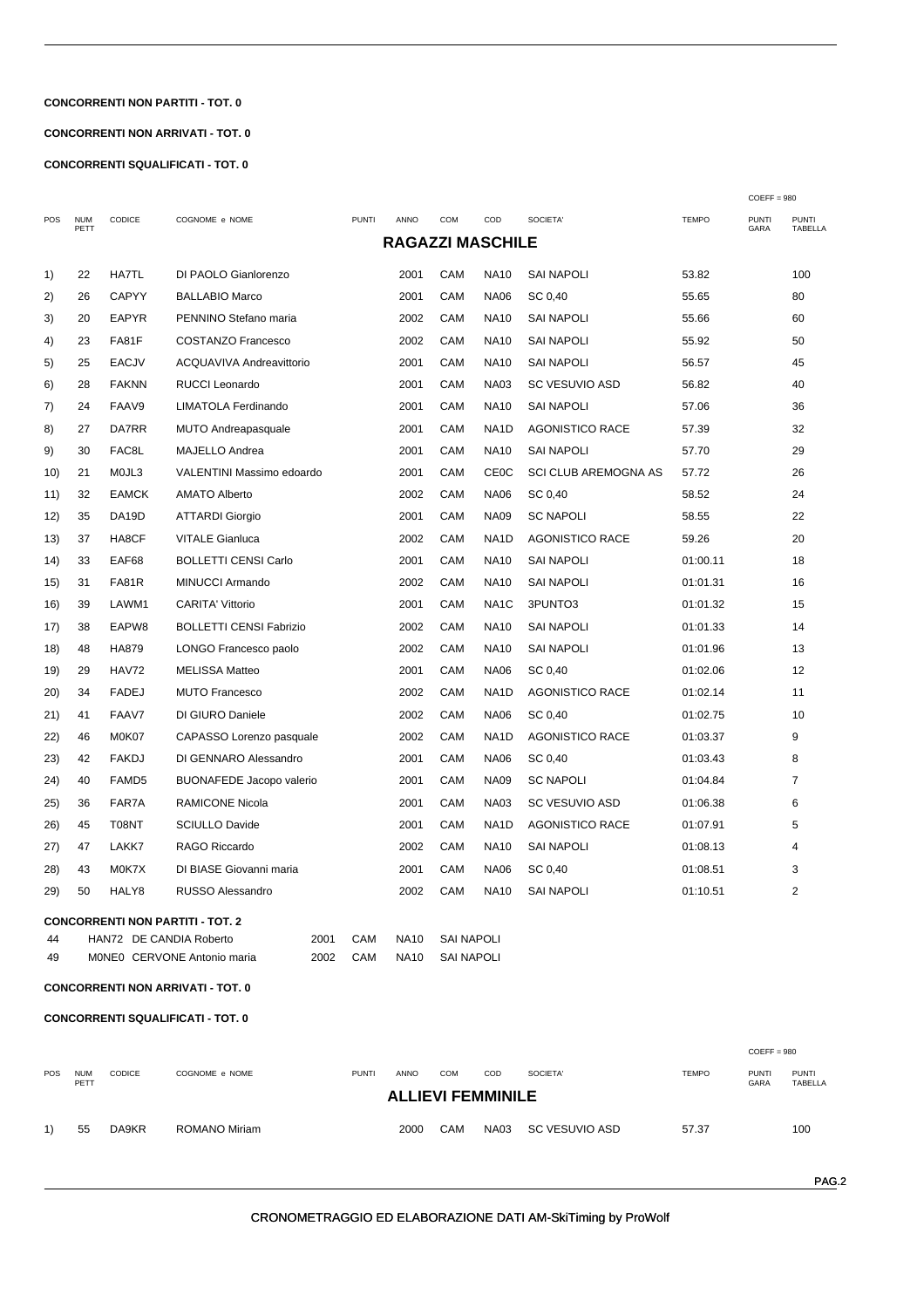|            |                    |               |                             |              |             |            |             |                    |              | $COEFF = 980$        |                                |
|------------|--------------------|---------------|-----------------------------|--------------|-------------|------------|-------------|--------------------|--------------|----------------------|--------------------------------|
| <b>POS</b> | <b>NUM</b><br>PETT | <b>CODICE</b> | COGNOME e NOME              | <b>PUNTI</b> | <b>ANNO</b> | <b>COM</b> | COD         | SOCIETA'           | <b>TEMPO</b> | <b>PUNTI</b><br>GARA | <b>PUNTI</b><br><b>TABELLA</b> |
| 2)         | 52                 | <b>CAWWF</b>  | <b>AMATO Caterina</b>       |              | 1999        | CAM        | <b>NA06</b> | SC 0.40            | 57.56        | 3,25                 | 80                             |
| 3)         | 54                 | FAC4R         | <b>CALABRIA Francesca</b>   |              | 1999        | <b>CAM</b> | <b>NA10</b> | SAI NAPOLI         | 57.76        | 6,66                 | 60                             |
| 4)         | 53                 | DADE3         | <b>BRANCACCIO Marilu'</b>   |              | 1999        | <b>CAM</b> | <b>NA09</b> | <b>SC NAPOLI</b>   | 58.48        | 18,96                | 50                             |
| 5)         | 56                 | <b>EACJW</b>  | ACQUAVIVA Marialudovica     |              | 1999        | <b>CAM</b> | <b>NA10</b> | SAI NAPOLI         | 59.31        | 33,14                | 45                             |
| 6)         | 58                 | CAE0M         | <b>ALBORA Federica</b>      |              | 2000        | CAM        | <b>NA10</b> | <b>SAI NAPOLI</b>  | 01:07.53     |                      | 40                             |
| 7)         | 57                 | HA1VK         | D'AGOSTINI Federica         |              | 2000        | <b>CAM</b> | <b>NA06</b> | SC 0.40            | 01:08.21     |                      | 36                             |
| 8)         | 61                 | MOLLT         | <b>TAGLIALATELA Alessia</b> |              | 2000        | CAM        | NA1F        | <b>LUPI GIALLI</b> | 01:11.42     |                      | 32                             |

**CONCORRENTI NON PARTITI - TOT. 0** 

|     | <b>CONCORRENTI NON ARRIVATI - TOT. 4</b> |                               |      |     |                  |                  |  |  |  |  |  |  |  |
|-----|------------------------------------------|-------------------------------|------|-----|------------------|------------------|--|--|--|--|--|--|--|
| 51  |                                          | LAPOW NAPOLITANO Lorenza      | 1999 | CAM | NA10             | SAI NAPOLI       |  |  |  |  |  |  |  |
| 59  |                                          | M0D52 DE DONATO Rebecca       | 1999 | CAM | <b>NA10</b>      | SAI NAPOLI       |  |  |  |  |  |  |  |
| 60  |                                          | CAFPT RIEMMA Giorgia          | 2000 | CAM | <b>NA10</b>      | SAI NAPOLI       |  |  |  |  |  |  |  |
| 129 |                                          | DAX1H FORQUET Maria francesca | 2000 | CAM | NA <sub>09</sub> | <b>SC NAPOLI</b> |  |  |  |  |  |  |  |

#### **CONCORRENTI SQUALIFICATI - TOT. 0**

|                                |                    |                       |                                          |      |                   |                         |                   |                   |                        |              | $COEFF = 980$        |                         |
|--------------------------------|--------------------|-----------------------|------------------------------------------|------|-------------------|-------------------------|-------------------|-------------------|------------------------|--------------|----------------------|-------------------------|
| POS                            | <b>NUM</b><br>PETT | CODICE                | COGNOME e NOME                           |      | <b>PUNTI</b>      | ANNO                    | COM               | COD               | SOCIETA'               | <b>TEMPO</b> | <b>PUNTI</b><br>GARA | <b>PUNTI</b><br>TABELLA |
|                                |                    |                       |                                          |      |                   | <b>ALLIEVI MASCHILE</b> |                   |                   |                        |              |                      |                         |
| 1)                             | 72                 | <b>DADKK</b>          | D'ALESSANDRO Giovanni                    |      |                   | 2000                    | CAM               | <b>NA10</b>       | <b>SAI NAPOLI</b>      | 54.65        |                      | 100                     |
| 2)                             | 69                 | DAX <sub>1</sub> D    | DE LUCA Leo maria                        |      |                   | 2000                    | CAM               | <b>NA10</b>       | <b>SAI NAPOLI</b>      | 54.78        |                      | 80                      |
| 3)                             | 65                 | <b>AAN0H</b>          | <b>BERARDINONE Andrea</b>                |      |                   | 1999                    | CAM               | <b>NA10</b>       | <b>SAI NAPOLI</b>      | 55.28        | 11,30                | 60                      |
| 4)                             | 63                 | CA6HN                 | <b>BINETTI Alberto</b>                   |      |                   | 1999                    | CAM               | <b>NA10</b>       | <b>SAI NAPOLI</b>      | 55.69        | 18,65                | 50                      |
| 5)                             | 67                 | DA9NM                 | <b>BRIGUORI Francesco</b>                |      |                   | 2000                    | CAM               | <b>NA06</b>       | SC 0,40                | 56.64        |                      | 45                      |
| 6)                             | 64                 | CAND <sub>2</sub>     | <b>BUZZELLI Francesco</b>                |      |                   | 1999                    | CAM               | NA <sub>1</sub> D | AGONISTICO RACE        | 57.09        | 43,75                | 40                      |
| 7)                             | 66                 | CAF85                 | <b>NEGRI Fabrizio</b>                    |      |                   | 1999                    | CAM               | <b>NA10</b>       | <b>SAI NAPOLI</b>      | 58.54        | 69,76                | 36                      |
| 8)                             | 73                 | <b>FALHE</b>          | <b>SCIARRA Francesco</b>                 |      |                   | 2000                    | CAM               | NA <sub>1</sub> D | <b>AGONISTICO RACE</b> | 58.59        |                      | 32                      |
| 9)                             | 71                 | HAH96                 | <b>GIULIO Francesco</b>                  |      |                   | 2000                    | CAM               | NA <sub>1</sub> F | <b>LUPI GIALLI</b>     | 59.24        |                      | 29                      |
| 10)                            | 68                 | DAX1K                 | <b>CONZO Giancarlo</b>                   |      |                   | 2000                    | CAM               | <b>NA10</b>       | <b>SAI NAPOLI</b>      | 59.66        |                      | 26                      |
| 11)                            | 80                 | HA8C7                 | <b>VITALE Simone</b>                     |      |                   | 1999                    | CAM               | NA <sub>1</sub> D | <b>AGONISTICO RACE</b> | 59.93        | 94,68                | 24                      |
| 12)                            | 74                 | EAF4X                 | DE FALCO Claudio                         |      |                   | 2000                    | CAM               | <b>NA10</b>       | <b>SAI NAPOLI</b>      | 01:00.32     |                      | 22                      |
| 13)                            | 75                 | FAC58                 | <b>CECERE</b> Cesare                     |      |                   | 1999                    | CAM               | NA <sub>1</sub> D | <b>AGONISTICO RACE</b> | 01:00.47     | 104,37               | -20                     |
| (14)                           | 81                 | <b>LAFFJ</b>          | <b>COSENZA Vincenzo</b>                  |      |                   | 1999                    | CAM               | <b>NA03</b>       | <b>SC VESUVIO ASD</b>  | 01:01.24     | 118,17               | - 18                    |
| 15)                            | 78                 | <b>HANXL</b>          | FILIPPONE Leonardo                       |      |                   | 2000                    | CAM               | NA <sub>1</sub> D | <b>AGONISTICO RACE</b> | 01:02.65     |                      | 16                      |
| 16)                            | 79                 | DA9ZE                 | <b>BASILE Augusto</b>                    |      |                   | 1999                    | CAM               | <b>NA06</b>       | SC 0,40                | 01:03.76     | 163,36               | 15                      |
| 17)                            | 77                 | <b>HAEAR</b>          | <b>VERDE Umberto</b>                     |      |                   | 2000                    | CAM               | <b>NA03</b>       | <b>SC VESUVIO ASD</b>  | 01:04.68     |                      | 14                      |
| 18)                            | 84                 | M0NE7                 | <b>MARINO Gianlorenzo</b>                |      |                   | 2000                    | CAM               | NA <sub>1</sub> C | 3PUNTO3                | 01:04.85     |                      | 13                      |
| 19)                            | 85                 | FAAV6                 | DI GIURO Fabrizio                        |      |                   | 2000                    | CAM               | <b>NA10</b>       | <b>SAI NAPOLI</b>      | 01:04.92     |                      | 12                      |
| 20)                            | 82                 | DAHC6                 | <b>MOSCA CAPASSO Marco</b>               |      |                   | 2000                    | CAM               | <b>NA06</b>       | SC 0,40                | 01:05.54     |                      | 11                      |
| 21)                            | 83                 | N08HM                 | D'ANNA Vincenzo                          |      |                   | 2000                    | CAM               | NA <sub>1</sub> D | <b>AGONISTICO RACE</b> | 01:07.79     |                      | 10                      |
| 22)                            | 86                 | EA4N3                 | <b>CONVERSANO Davide</b>                 |      |                   | 2000                    | CAM               | <b>NA10</b>       | <b>SAI NAPOLI</b>      | 01:09.12     |                      | 9                       |
|                                |                    |                       | <b>CONCORRENTI NON PARTITI - TOT. 1</b>  |      |                   |                         |                   |                   |                        |              |                      |                         |
| 76                             |                    |                       | DA6DH BUONOMO Massimiliano               | 2000 | CAM               | <b>NA10</b>             | <b>SAI NAPOLI</b> |                   |                        |              |                      |                         |
|                                |                    |                       | <b>CONCORRENTI NON ARRIVATI - TOT. 2</b> |      |                   |                         |                   |                   |                        |              |                      |                         |
| 62                             |                    | AAKKA MARINELLI Marco |                                          | 1999 | CAM               | <b>NA09</b>             | <b>SC NAPOLI</b>  |                   |                        |              |                      |                         |
| 70<br>HAN55 DI MATTEO Riccardo |                    |                       | 1999                                     | CAM  | NA <sub>1</sub> C | 3PUNTO3                 |                   |                   |                        |              |                      |                         |

## **CONCORRENTI SQUALIFICATI - TOT. 0**

| <b>POS</b> | <b>NUM</b><br>PETT                                                                       | <b>CODICE</b> | COGNOME e NOME     | <b>PUNTI</b> | <b>ANNO</b> | <b>COM</b> | COD  | SOCIETA' | <b>TEMPO</b> | <b>PUNTI</b><br>GARA | PUNTIPAG.3<br><b>TABELLA</b> |  |
|------------|------------------------------------------------------------------------------------------|---------------|--------------------|--------------|-------------|------------|------|----------|--------------|----------------------|------------------------------|--|
|            | <b>GIOV/SEN FEMMINILE</b><br>CRONOMETRAGGIO ED ELABORAZIONE DATI AM-SkiTiming by ProWolf |               |                    |              |             |            |      |          |              |                      |                              |  |
|            | 90                                                                                       | 911RH         | PORCIELLO Federica | 155.81       | 1996        | CAM        | NA1C | 3PUNTO3  | 57.98        | .0C                  | 100                          |  |

 $COEFF = 980$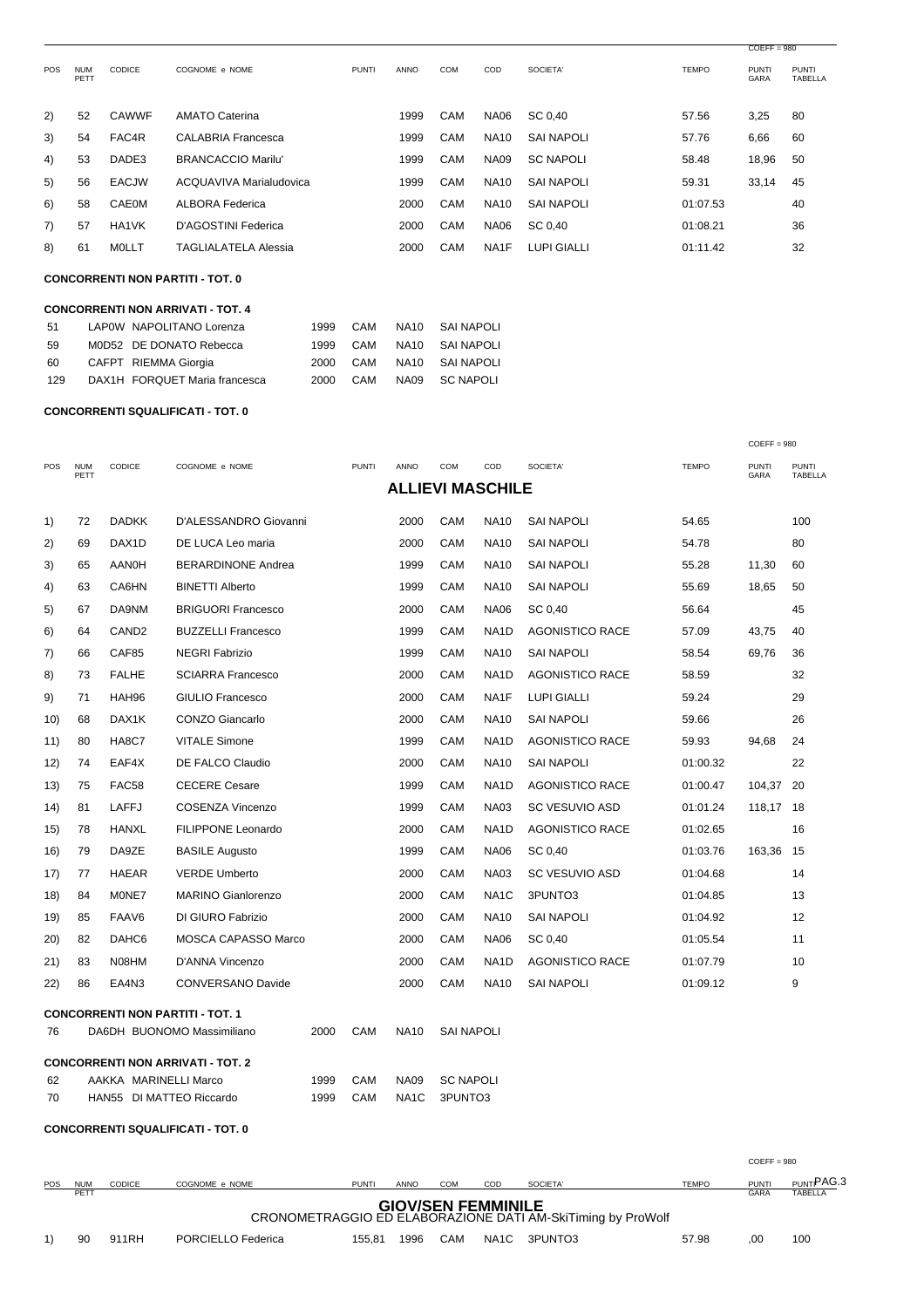|                                         |                    |               |                                          |      |              |                   |                   |                   |                             |              | $COEFF = 980$               |                                |
|-----------------------------------------|--------------------|---------------|------------------------------------------|------|--------------|-------------------|-------------------|-------------------|-----------------------------|--------------|-----------------------------|--------------------------------|
| <b>POS</b>                              | <b>NUM</b><br>PETT | <b>CODICE</b> | COGNOME e NOME                           |      | <b>PUNTI</b> | ANNO              | COM               | COD               | SOCIETA'                    | <b>TEMPO</b> | <b>PUNTI</b><br><b>GARA</b> | <b>PUNTI</b><br><b>TABELLA</b> |
| 2)                                      | 97                 | 76YA9         | AVELLINO Maria vittoria                  |      |              | 1996              | <b>CAM</b>        | NA <sub>1</sub> C | 3PUNTO3                     | 58.05        | 1,18                        | 80                             |
| 3)                                      | 94                 | LAER0         | <b>COLELLA Francesca</b>                 |      | 236,35       | 1997              | CAM               | <b>NA10</b>       | <b>SAI NAPOLI</b>           | 01:03.42     | 91,95                       | 60                             |
| 4)                                      | 91                 | AAFWM         | <b>VALENTINI Nicole</b>                  |      | 160,38       | 1998              | CAM               | <b>CEOC</b>       | <b>SCI CLUB AREMOGNA AS</b> | 01:04.12     | 103,78                      | 50                             |
| <b>CONCORRENTI NON PARTITI - TOT. 3</b> |                    |               |                                          |      |              |                   |                   |                   |                             |              |                             |                                |
| 88                                      |                    | 67869         | <b>PROCACCINI Giulia</b>                 | 1995 | CAM          | <b>NA10</b>       | <b>SAI NAPOLI</b> |                   |                             |              |                             |                                |
| 89                                      |                    |               | EA6WZ MODUGNO Serena                     | 1994 | CAM          | NA <sub>1</sub> C | 3PUNTO3           |                   |                             |              |                             |                                |
| 93                                      |                    | 911EH         | ARGENZIANO Valentina                     | 1994 | CAM          | NA <sub>1</sub> C | 3PUNTO3           |                   |                             |              |                             |                                |
|                                         |                    |               | <b>CONCORRENTI NON ARRIVATI - TOT. 4</b> |      |              |                   |                   |                   |                             |              |                             |                                |
| 87                                      |                    | 911TL         | <b>CERBONE Alessia</b>                   | 1996 | CAM          | NA <sub>1</sub> C | 3PUNTO3           |                   |                             |              |                             |                                |
| 92                                      |                    | DA6DD         | QUARRA Costanza                          | 1998 | CAM          | <b>NA06</b>       | SC 0.40           |                   |                             |              |                             |                                |
| 95                                      |                    | LAH6P         | <b>BRUNO Laura</b>                       | 1997 | CAM          | <b>NA10</b>       | <b>SAI NAPOLI</b> |                   |                             |              |                             |                                |
| 96                                      |                    | <b>DAX0F</b>  | <b>BRIGUORI Paola</b>                    | 1998 | CAM          | <b>NA06</b>       | SC 0,40           |                   |                             |              |                             |                                |
|                                         |                    |               |                                          |      |              |                   |                   |                   |                             |              |                             |                                |

#### **CONCORRENTI SQUALIFICATI - TOT. 0**

|                                |                    |                           |                       |                                          |              |              |                   |                          |                       |                             |              | $COEFF = 980$        |                         |
|--------------------------------|--------------------|---------------------------|-----------------------|------------------------------------------|--------------|--------------|-------------------|--------------------------|-----------------------|-----------------------------|--------------|----------------------|-------------------------|
| POS                            | <b>NUM</b><br>PETT | CODICE                    |                       | COGNOME e NOME                           |              | <b>PUNTI</b> | ANNO              | <b>COM</b>               | COD                   | SOCIETA'                    | <b>TEMPO</b> | <b>PUNTI</b><br>GARA | <b>PUNTI</b><br>TABELLA |
|                                |                    |                           |                       |                                          |              |              |                   | <b>GIOV/SEN MASCHILE</b> |                       |                             |              |                      |                         |
| 1)                             | 100                | A1862                     |                       | <b>BORRELLI Giuseppe</b>                 |              | 86,65        | 1997              | CAM                      | <b>NA10</b>           | <b>SAI NAPOLI</b>           | 53.75        | ,00                  | 100                     |
| 2)                             | 98                 | 76YAL                     |                       | <b>RAMIREZ Mauro</b>                     |              | 65,20        | 1995              | CAM                      | <b>NA10</b>           | <b>SAI NAPOLI</b>           | 54.36        | 11,12                | 80                      |
| 3)                             | 124                | 82T8D                     |                       | DI BATTISTA David                        |              |              | 1996              | CAM                      | <b>NA03</b>           | <b>SC VESUVIO ASD</b>       | 55.53        | 32,45                | 60                      |
| 4)                             | 106                | A187A                     |                       | ROMANO Riccardo                          |              | 104,79       | 1997              | CAM                      | <b>NA03</b>           | <b>SC VESUVIO ASD</b>       | 55.71        | 35,74                | 50                      |
| 5)                             | 111                | 3T96F                     |                       | PIERRO Carmine                           |              | 130,16       | 1988              | CAM                      | <b>NA06</b>           | SC 0,40                     | 57.12        | 61,44                | 45                      |
| 6)                             | 118                | 90RRA                     |                       | <b>D'ULISSE Mickey</b>                   |              | 198,54       | 1993              | CAM                      | NA <sub>1</sub> H     | <b>SC FREESKI</b>           | 58.32        | 83,32                | 40                      |
| 7)                             | 122                | 83N52                     |                       | <b>BERARDINONE Paolo</b>                 |              | 313,76       | 1997              | CAM                      | <b>NA10</b>           | <b>SAI NAPOLI</b>           | 58.62        | 88,79                | 36                      |
| 8)                             | 109                | AAKZH                     |                       | <b>SERRA Carlo</b>                       |              | 121,86       | 1998              | CAM                      | <b>NA09</b>           | <b>SC NAPOLI</b>            | 58.80        | 92,07                | 32                      |
| 9)                             | 110                | DAA0Z                     |                       | <b>CIPOLLA Matteo</b>                    |              | 125,57       | 1997              | CAM                      | NA <sub>1</sub> C     | 3PUNTO3                     | 59.27        | 100,64               | 29                      |
| 10)                            | 114                | DATE8                     |                       | CONVERSANO Albertopaolo                  |              | 148,85       | 1995              | CAM                      | <b>NA10</b>           | <b>SAI NAPOLI</b>           | 59.43        | 103,56               | 26                      |
| 11)                            | 105                | 76XHX                     |                       | PALLOTTA Raffaele                        |              | 104,30       | 1996              | CAM                      | NA <sub>1</sub> C     | 3PUNTO3                     | 59.56        | 105,93 24            |                         |
| 12)                            | 113                | CATX3<br>DI GENNARO Luigi |                       |                                          | 142,75       | 1997         | CAM               | <b>NA03</b>              | SC VESUVIO ASD        | 01:01.01                    | 132,37 22    |                      |                         |
| (13)                           | 115                | F016M                     |                       | <b>DE MINICO Guido</b>                   |              | 172,01       | 1997              | CAM                      | NA <sub>1</sub> C     | 3PUNTO3                     | 01:03.03     | 169,20               | -20                     |
| 14)                            | 125                | <b>FAEVX</b>              |                       | <b>MAGLIONE Tommaso maria</b>            |              |              | 1998              | CAM                      | NA <sub>1</sub> D     | <b>AGONISTICO RACE</b>      | 01:03.23     | 172,84               | - 18                    |
| 15)                            | 121                | AAKY6                     |                       | LONGOBARDO Giosue'                       |              | 209,25       | 1997              | CAM                      | <b>NA10</b>           | <b>SAI NAPOLI</b>           | 01:03.55     | 178,68               | - 16                    |
| 16)                            | 117                | FAEV3                     |                       | <b>DE SANCTIS Nicola</b>                 |              | 188,99       | 1995              | CAM                      | NA <sub>1</sub> D     | <b>AGONISTICO RACE</b>      | 01:04.11     | 188,89               | 15                      |
| 17)                            | 119                | 82T2M                     |                       | DI PADOVA Adelmo                         |              | 203,77       | 1995              | CAM                      | <b>CE0C</b>           | <b>SCI CLUB AREMOGNA AS</b> | 01:06.06     | 224,44 14            |                         |
| 18)                            | 120                | AA99L                     |                       | <b>FERRARO Gaetano</b>                   |              | 207,01       | 1960              | CAM                      | NA <sub>1</sub> D     | <b>AGONISTICO RACE</b>      | 01:08.11     | 261,82 13            |                         |
| 19)                            | 127                | <b>NOHYP</b>              |                       | <b>GERBASIO Francesco</b>                |              |              | 1997              | CAM                      | <b>NA03</b>           | SC VESUVIO ASD              | 01:08.60     | 270,75 12            |                         |
| 20)                            | 123                | 83MYX                     |                       | <b>AMATO Alfredo</b>                     |              | 355,12       | 1963              | CAM                      | <b>NA06</b>           | SC 0,40                     | 01:13.69     | 363,56 11            |                         |
|                                |                    |                           |                       | <b>CONCORRENTI NON PARTITI - TOT. 5</b>  |              |              |                   |                          |                       |                             |              |                      |                         |
| 101                            |                    |                           | DA4N3 CINESI Gabriele |                                          | 1996         | CAM          | NA <sub>1</sub> C | 3PUNTO3                  |                       |                             |              |                      |                         |
| 103                            |                    | EA5F9                     |                       | FORGES DAVANZATI Alessandro              | 1997         | CAM          | <b>NA03</b>       |                          | <b>SC VESUVIO ASD</b> |                             |              |                      |                         |
| 107                            |                    | 911N <sub>5</sub>         |                       | <b>LOTTINI Pierfrancesco</b>             | 1996         | CAM          | <b>NA10</b>       | <b>SAI NAPOLI</b>        |                       |                             |              |                      |                         |
| 112                            |                    |                           |                       | AAEY7 PALMISANO Alessandro               | 1995<br>1982 | CAM          | <b>NA10</b>       | <b>SAI NAPOLI</b>        |                       |                             |              |                      |                         |
| 126<br>1C3ME COSENTINI Achille |                    |                           |                       |                                          |              | CAM          | <b>NA03</b>       |                          | <b>SC VESUVIO ASD</b> |                             |              |                      |                         |
|                                |                    |                           |                       | <b>CONCORRENTI NON ARRIVATI - TOT. 5</b> |              |              |                   |                          |                       |                             |              |                      |                         |
| 0DVVJ CUCCAROLLO Davide<br>99  |                    |                           |                       |                                          | 1990         | CAM          | <b>CE0C</b>       |                          |                       | <b>SCI CLUB AREMOGNA AS</b> |              |                      |                         |
| 102                            |                    | 0002L                     |                       | ACQUAVIVA Francesco claudio              | 1969         | CAM          | <b>NA10</b>       | <b>SAI NAPOLI</b>        |                       |                             |              |                      |                         |
| 104                            |                    |                           |                       | AAKKF COLACURCI Dario                    | 1998         | CAM          | <b>NA06</b>       | SC 0.40                  |                       |                             |              |                      |                         |

 108 CAF6R VIGNONE Riccardo 1997 CAM NA10 SAI NAPOLI 116 FALH8 ZURZOLO Roberto 1997 CAM NA1C 3PUNTO3

PAG.4